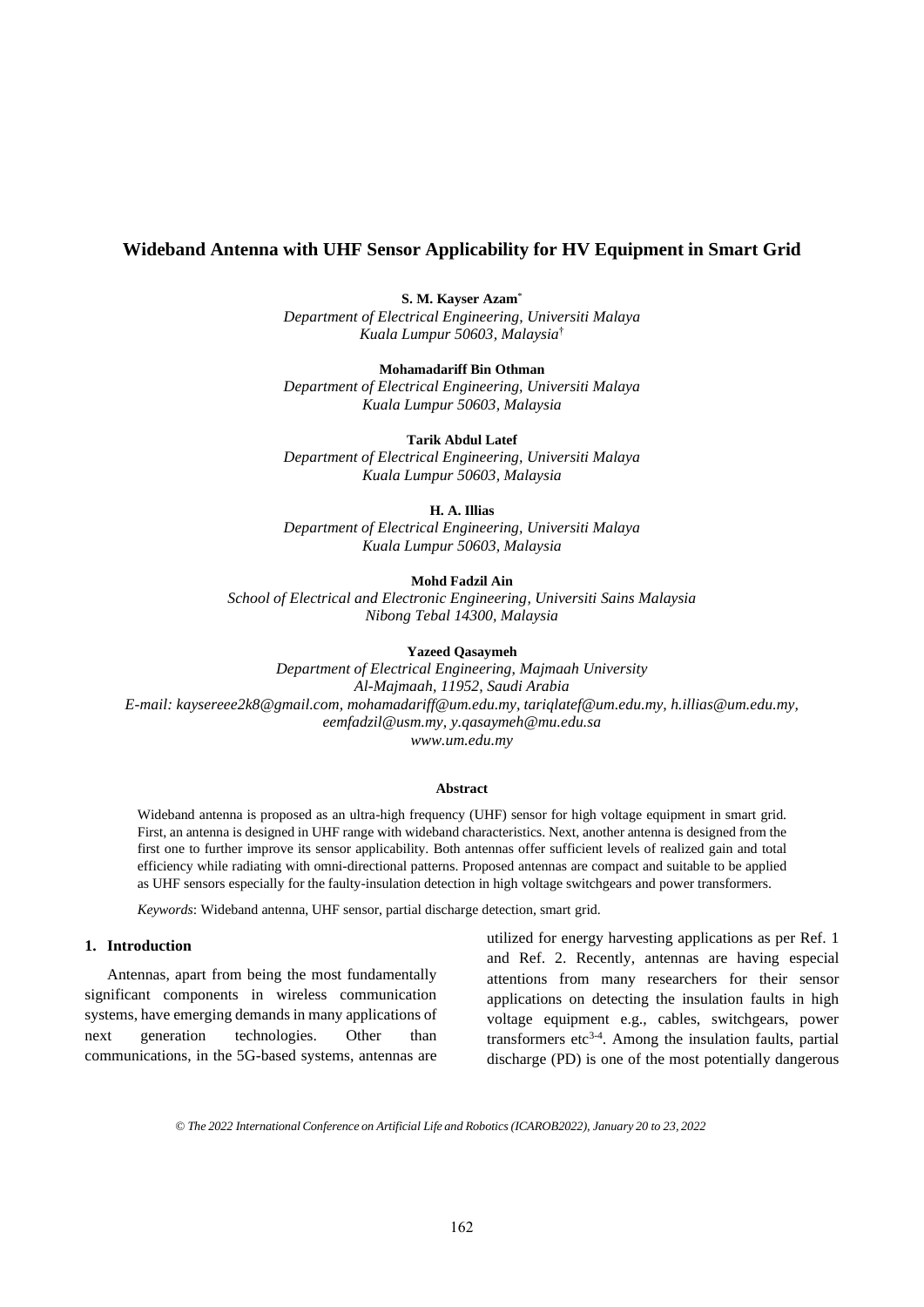phenomena in high voltage equipment. PD can be detected by many techniques that are mostly based on invasive and direct electrical connections. Since PD signals also appear as electromagnetic signals in the ultra-high frequency (UHF) range, antennas are employed as PD sensors that can detect the PD wirelessly which is highly required for the next generation smart grid system. As a result, instead of using antennas only for communication purposes, UHF antennas are being researched to improve their sensor applicability for detecting the  $PD<sup>5</sup>$  in high voltage equipment.

UHF antennas, as sensors for detecting the PD, are designed in a way so that they cover the UHF range as wide as possible and provide sufficient gain. In fact, an UHF antenna should provide more than 2 dBi gain so that weak PD signals are significantly detected<sup>4</sup>. For example, a bio-inspired monopole antenna is developed<sup>5</sup> to detect PD through wideband characteristics with sufficiently high gain. However, the antenna is quite large in physical dimensions which is a major limitation since UHF sensors for PD detection should be compact due to their expected portability or remote integration. A wideband antenna is proposed in Ref. 6 and compared with high frequency current transformer method for the PD detection. Nevertheless, since the antenna gain is not considered by Ref. 6, the antenna used a transmission line method i.e., direct electrical connections which does not fulfil the contactless method of PD detection. Recently, a bare patch antenna and its integrated design with filters are proposed<sup>3</sup> for PD detection. Being a microstrip patch type, antennas in Ref. 3 inherently have no wideband characteristics which is highly required for PD detection in the UHF range. Furthermore, Ref. 3 has not revealed antenna gain information in useful details while antenna radiation patterns in fact are worsened after the filterantenna technique is applied. As a result, implications found from the Ref. 3 are not much convincing to detect PD sources on practical sites. Another recent work is found in Ref. 4 on wideband antenna design for PD detection. Although authors claimed that the antenna is a microstrip type with wideband and high gain characteristics, it is obvious from the highly distorted monopolar radiation patterns in higher frequency regions that the antenna actually works in the lower frequency region of its bandwidth. Consequently, the entire bandwidth may not accurately detect PD signals in higher frequency regions.

To overcome the major challenges described so far, wideband antenna is proposed by this work for detecting partial discharge in high voltage equipment. Two novel antennas have been introduced with wideband characteristics where both antennas have sufficiently high realized gain throughout their corresponding bandwidth. Purposes of designing two antennas are to first integrate with smart grid technology and then to separate communication bands from the UHF range. Next section of this paper is going to discuss design techniques of proposed antennas. Results obtained from the analysis will be discussed on section 3 before leaving a conclusion on section 4.

## **2. Design Techniques**

Both the  $1<sup>st</sup>$  antenna and  $2<sup>nd</sup>$  antenna are designed on the commercial Rogers RT5880 substrate. Computer Simulation Technology (CST) software with 2021 version is utilized for design and simulation purposes. Partial ground plane (PGP) is method adopted for both antennas by applying the microstrip feeding technique<sup>7</sup>,

$$
w_f = \frac{7.48 \times h}{e^{(Z_0 \frac{\sqrt{\varepsilon_r + 1.41}}{87})}} - 1.25 \times t.
$$
 (1)

Here,  $w_f$  is the feedline width, h is the substrate height (dielectric),  $t$  is the conductor thickness,  $Z_0$  is the characteristic impedance, and  $\varepsilon_r$  is the relative permittivity of the dielectric substrate.

### **2.1.** *1 st Antenna*

Design of the 1<sup>st</sup> antenna is inspired from the four-leaf clover shape which is a unique variation in the nature.

The step-by-step design technique of the  $1<sup>st</sup>$  antenna is illustrated in Fig. 1 where four conductive patch elements of circular shapes are utilized to mimic the four-leaf clover shape. Each circle has radius of 15 mm while connecting other three circles at its center to complete the radiating patch design. The substrate has a width  $(W)$  of 70 mm and a length  $(L)$  of 100 mm. The feedline of a length  $(l_f)$  of 50 mm connects the radiating patch from the bottom edge on the top plane. In the PGP, width is same as the substrate width, but the length  $(l_q)$  is 49.9 mm from the bottom edge of the ground plane.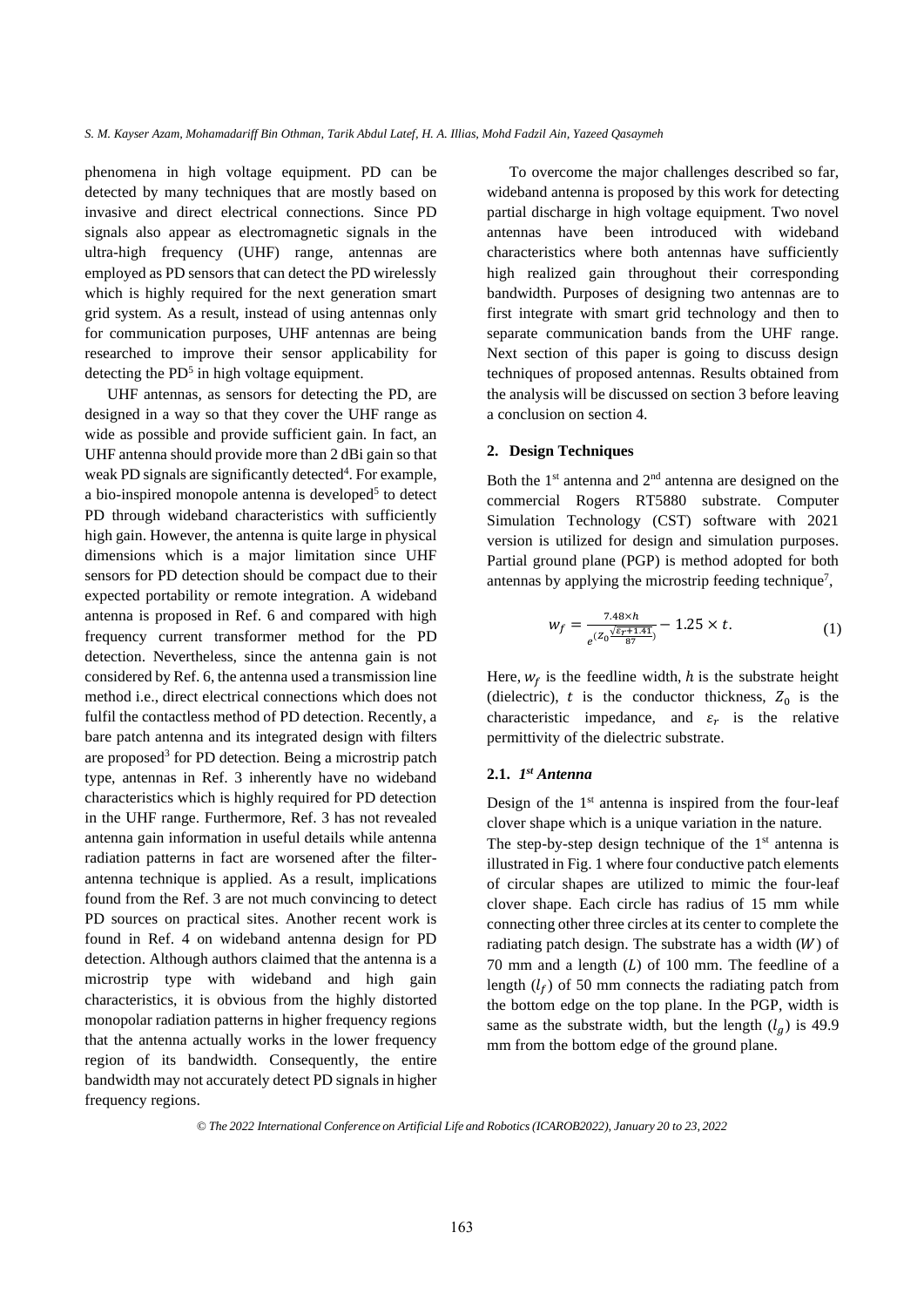*Wideband Antenna with UHF*



Fig. 1. Design technique (1<sup>st</sup> antenna).

Based on the design of the  $1<sup>st</sup>$  antenna, a simulation is performed to observe its S-parameter (return loss) as shown in Fig. 2. Bandwidth  $(S_{11} < -10$  dB) of the antenna is found wide due to its unconventional shaped radiating patch over the PGP. A sharp resonance is also found at 1.41 GHz with a return loss of 32.55 dB which is caused by the closest circle near the feedline.



Since the S-parameter observation of the  $1<sup>st</sup>$  antenna reveals that the antenna has a wide bandwidth by mostly covering the UHF range, it obtains the primary requirement of being used as an UHF sensor for PD detection. In Fig. 3, surface current distribution on the 1st antenna is observed where it is found that the closest circle to the feedline accumulates more current at lower frequencies of the UHF range.



Fig. 3. Surface current distribution (1<sup>st</sup> antenna).

## **2.2.** *2 nd Antenna*

The 2<sup>nd</sup> antenna is designed with the same dimensions as the first one except the PGP is truncated for separating the higher frequencies from the original antenna bandwidth. This is to separate the available communication bands i.e., GSM, 3G, Bluetooth, WLAN etc. that can highly affect the incoming PD signals. Fig. 4 shows the design technique of the  $2<sup>nd</sup>$  antenna.



From the upper edge on the PGP, at a distance  $(l_c)$  of 27 mm, the ground plane is truncated as shown in Fig. 4 by leaving a width  $(W_c)$  of 14 mm on the upper edge. This truncated PGP technique greatly affects the bandwidth of the original antenna. As seen from Fig. 5, gradual slopes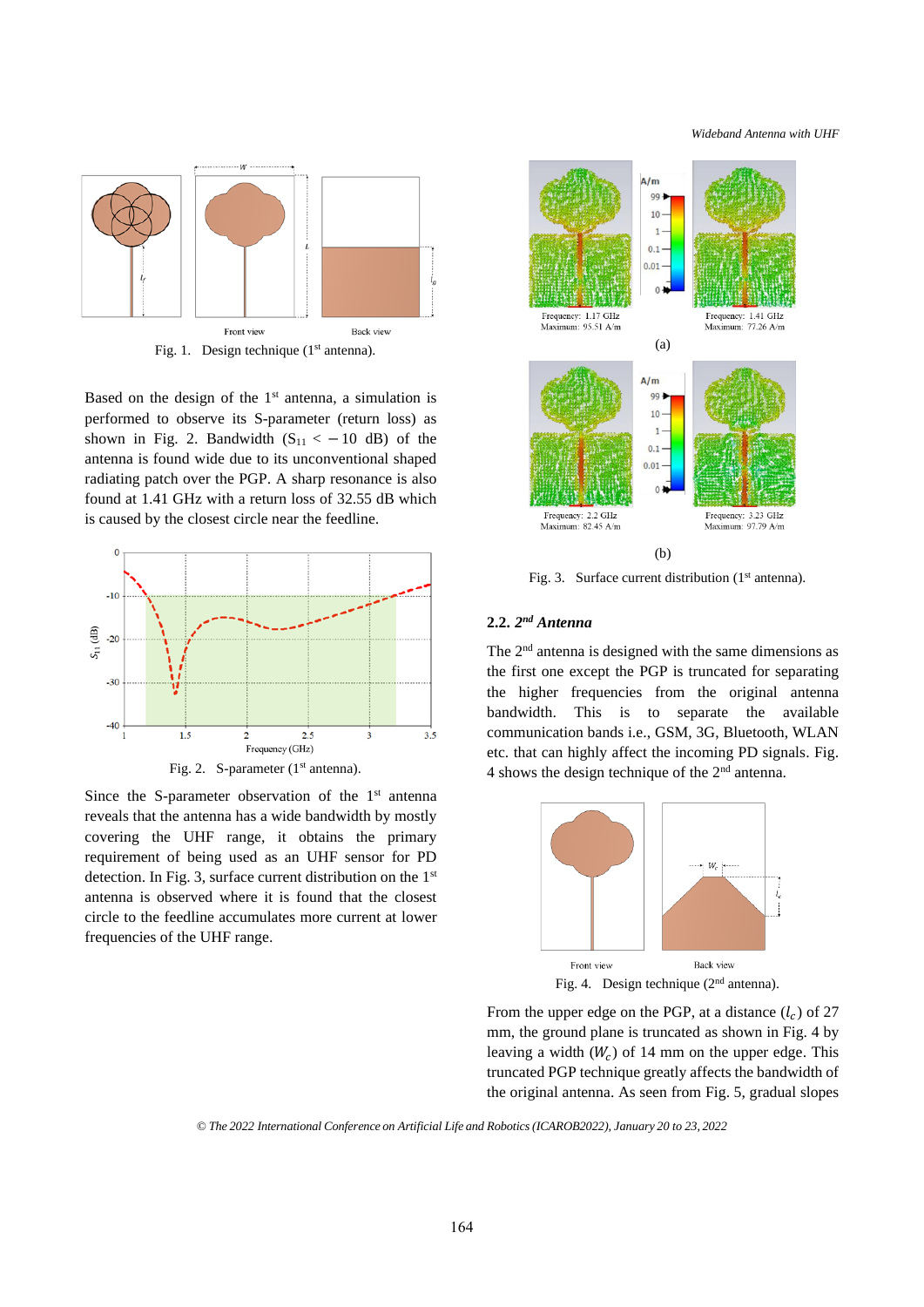on both side of the truncated PGP gradually separates the higher frequencies the original bandwidth by leaving a decently wide bandwidth near between 1 GHz to 1.5 GHz. Because there are no commonly available communication bands within this frequency range, this bandwidth adds an extra applicability to the  $2<sup>nd</sup>$  antenna of being utilized as a UHF sensor for PD detection. In fact, most of the PDs as electromagnetic signals appear within this range as well.



In Fig. 6, surface current distribution of the  $2<sup>nd</sup>$  antenna is presented, and it is seen that the truncated PGP prevents the current to be accumulated on upper parts of the patch.



#### **3. Results and Discussion**

### **3.1.** *1 st Antenna*

Based on the electromagnetic simulation on CST software with Hexahedral Transmission Line Method for the time domain solver, results are obtained for both antennas. The simulated results are presented for the VSWR (voltage standing wave ratio), realized gain, radiation pattern, and efficiency of the antenna. In Fig. 7, VSWR is presented for the 1st antenna. It is found that the commercial bandwidth (VSWR<2) of antenna is 2060 MHz from 1.17 GHz to 3.23 GHz frequencies. This largely covers the UHF range for sensing the PD in HV equipment.



Realized gain is the most significant parameter to be observed prior to detecting PD with UHF antenna since it determines how much the amplitude of the received will be. Figure 8 illustrates the realized gain over frequency, radiation pattern, radiation efficiency, and total efficiency of the  $1<sup>st</sup>$  antenna. For the  $1<sup>st</sup>$  antenna, the average value of the realized gain is about 3.21 dBi throughout the entire bandwidth of 2060 MHz from 1.17 GHz to 3.23 GHz. It is clear that the average value of the realized gain for the  $1<sup>st</sup>$  antenna is much above the expected 2 dBi gain to detect PD signals. The maximum realized gain obtained by the 1<sup>st</sup> antenna is 4.04 dBi at 2.31 GHz while minimum realized gain is obtained as 1.65 dBi at 1.06 GHz.

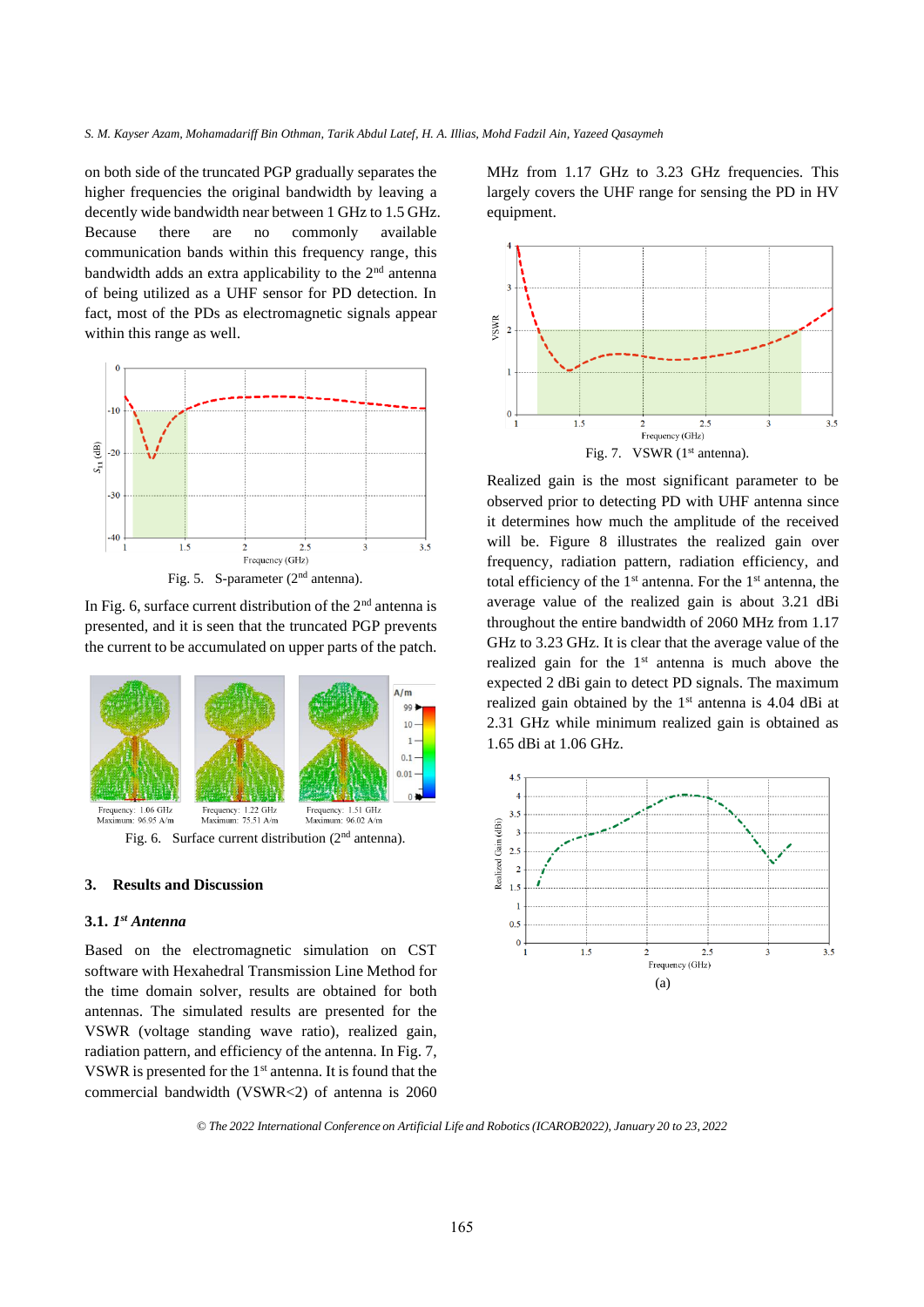

(c)

Fig. 8. 1<sup>st</sup> Antenna radiation analysis (a) realized gain over frequency (b) 2D and 3D radiation patterns (c) efficiency.

The antenna radiates with a typical monopolar omnidirectional pattern as shown in Fig. 8(b) where both the 2D and 3D plotted patterns are illustrated. Such a pattern is highly required for detecting PD in HV equipment since it can receive PD signal from all directions. Figure 8(c) shows the radiation efficiency and the total efficiency of the 1st antenna. It is found that the antenna, on average, has more than 99.5% radiation efficiency. The total efficiency finds the maximum value as 98.8% and the lowest value as 90%. This indicates that the antenna can receive PD signals with high accuracy.

## **3.2.** *2 nd Antenna*

The 2<sup>nd</sup> antenna is simulated and observed for its corresponding parameter in the same manner as before. The VSWR is presented in Fig. 9, and it is found that the 2 nd antenna has a commercial bandwidth (VSWR<2) of 450 MHz from 1.06 GHz to 1.51 GHz. This is the prominent frequency range that a PD source is detected with its electromagnetic signals. Furthermore, there are no common band for communication systems within this

range. Hence, the  $2<sup>nd</sup>$  antenna achieves more precise applicability of being used as an UHF sensor for PD detection.



Figure 10 presents the realized gain over frequencies, radiation patterns, radiation efficiency, and total efficiency of the 2nd antenna. It is found that the 2nd antenna has an average realized gain of 2.33 dBi while having a maximum realized gain of 2.54 dBi at 1.26 GHz. This indicates that the  $2<sup>nd</sup>$  antenna, throughout its entire bandwidth, maintains a consistently higher realized gain than the level of realized gain required for PD detection.



*© The 2022 International Conference on Artificial Life and Robotics(ICAROB2022), January 20 to 23, 2022*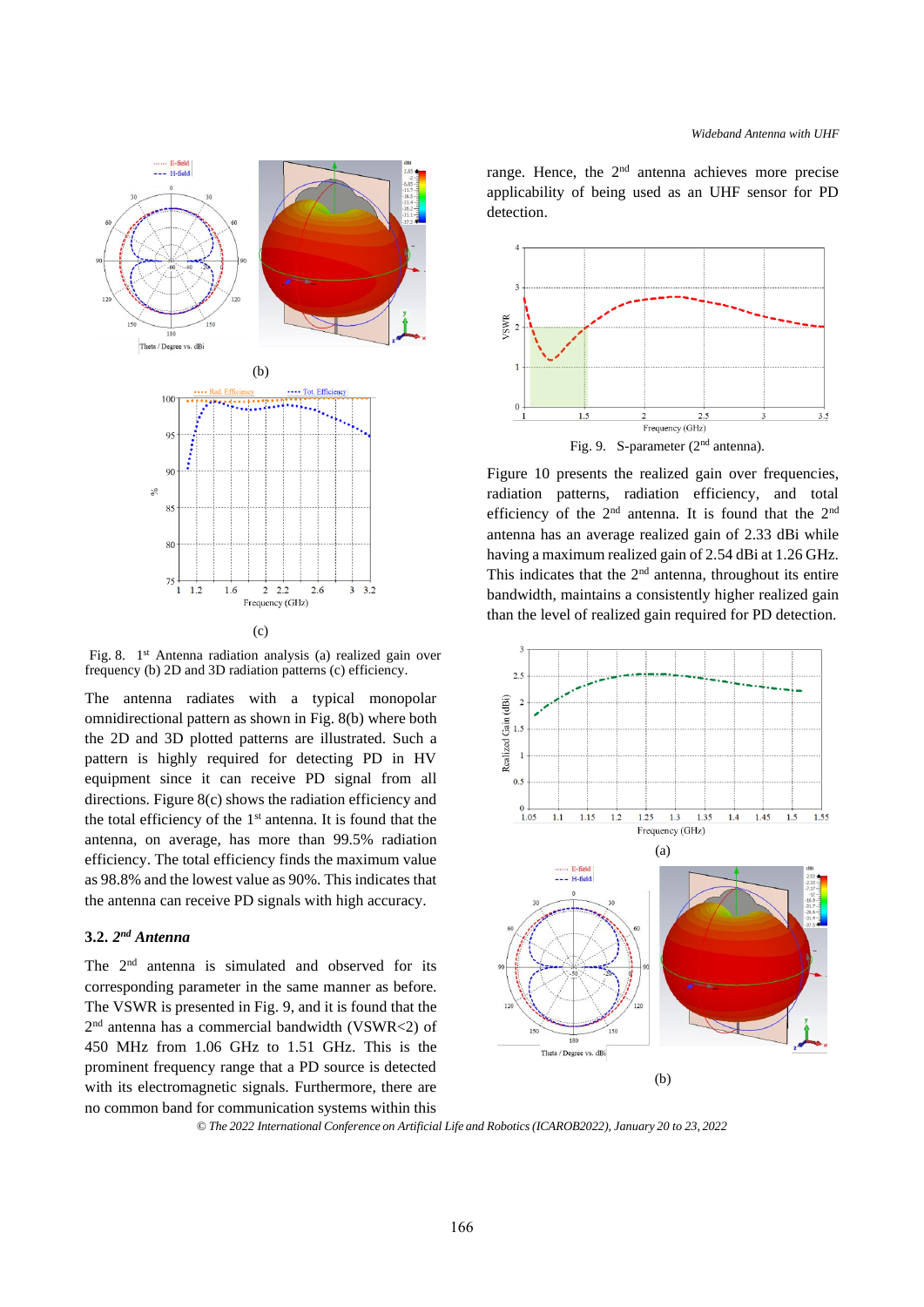

Fig. 10. 2<sup>nd</sup> antenna radiation analysis (a) realized gain over frequency (b) 2D and 3D radiation patterns (c) efficiency.

Radiation pattern in 2D and 3D plots are shown in Fig. 10(b), and it is observed that the  $2<sup>nd</sup>$  antenna radiates with a better monopolar omnidirectional pattern which is required for PD detection from all directions of HV equipment. As seen from Fig.  $10(c)$ , the average radiation efficiency for the 2nd antenna is found as 99.4%. The maximum value of the total efficiency is 98.6% and the minimum value of the total efficiency is 87.5% which enables the  $2<sup>nd</sup>$  antenna to detect PD signals with higher accuracy as well. Table 1 presents the summarized results of both antennas and their comparison with recent works. It is found that both antennas are compact and compatible to be utilized as UHF sensors for partial discharge detection in high voltage equipment of smart grid.

Table 1. Proposed antenna results compared to recent works

| Antenna         | fο<br>(GHz) | FBW<br>(% ) | $W \times L$<br>(mm <sup>2</sup> ) | $Ga_{avg}$<br>(dBi) | $\eta R_{avg}$<br>(%) |
|-----------------|-------------|-------------|------------------------------------|---------------------|-----------------------|
| in Ref. 3       | 1.55        | 12.85       |                                    |                     |                       |
| in Ref. 4       | 2.09        | 68.00       | $80\times100$                      |                     |                       |
| 1 <sub>st</sub> | 2.22.       | 92.80       | $70\times100$                      | 3.21                | 99.5                  |
| 2nd             | 1.28        | 35.02       | $70\times100$                      | 2.33                | 99.3                  |

## **4. Conclusion**

In this paper, two wideband antennas have been proposed for the applications of partial discharge detection in high voltage equipment. Partial ground technique is applied for designing both antennas whereas a truncated ground technique is applied only for the second antenna to separate the communication bands from the antenna bandwidth in terms of partial discharge detection requirements through UHF sensing method. From the analysis of results, it is obvious that both antennas have applicability of being utilized as UHF sensors in detecting partial discharge because of their consistently high realized gain over the wideband.

### **5. References**

- 1. S. M. K. Azam, M. S. Islam, A. K. M. Z. Hossain, and M. Othman, "Monopole Antenna on Transparent Substrate and Rectifier for Energy Harvesting Applications in 5G," International Journal of Advanced Computer Science and Applications (IJACSA), Vol. 11, No. 8, pp. 84-89, September 2020.
- 2. A. K. M. Z. Hossain, N. B. Hassim, S. M. K. Azam, M. S. Islam, and M. K. Hasan, "A Planar Antenna on Flexible Substrate for Future 5G Energy Harvesting in Malaysia," International Journal of Advanced Computer Science and Applications (IJACSA), vol. 11, no. 10, pp. 151-155, November 2020.
- 3. Z. H. Bohari, M. Isa, A. Z. Abdullah, P. J. Soh, M. F. Sulaima, and S. N. M. Arshad, "Performance Assessment for Bare Patch Antenna and Integrated Filter-antenna Microstrip Patch Resonator Based for Partial Discharge Application in HV Equipment," 8th International Conference on Computer and Communication Engineering (ICCCE), pp. 294-298, 2021.
- 4. J. P. Uwiringiyimana, Suwarno, and U. Khayam, "Design of an Ultra-Wide Band Microstrip Patch Antenna for Partial Discharge Detection on Power Transformer," IEEE International Conference on the Properties and Applications of Dielectric Materials (ICPADM), pp. 242- 245, 2021.
- 5. J. Cruz, A. Serres, A. de Oliveira, G. Xavier, C. de Albuquerque, E. da Costa, and R. Freire, "Bio-inspired Printed Monopole Antenna Applied to Partial Discharge Detection," Sensors, Vol. 19, No. 3, pp. 628, February 2019.
- 6. Z. Cui, S. Park, H. Choo, and K.-Y. Jung, "Wideband UHF Antenna for Partial Discharge Detection," Applied Science*s*, Vol. 10, No. 5, pp. 1698, March 2020.

# **Acknowledgements**

This work was supported by a university grant with the grant number of GPF032A-2019 from the Universiti Malaya, Malaysia.